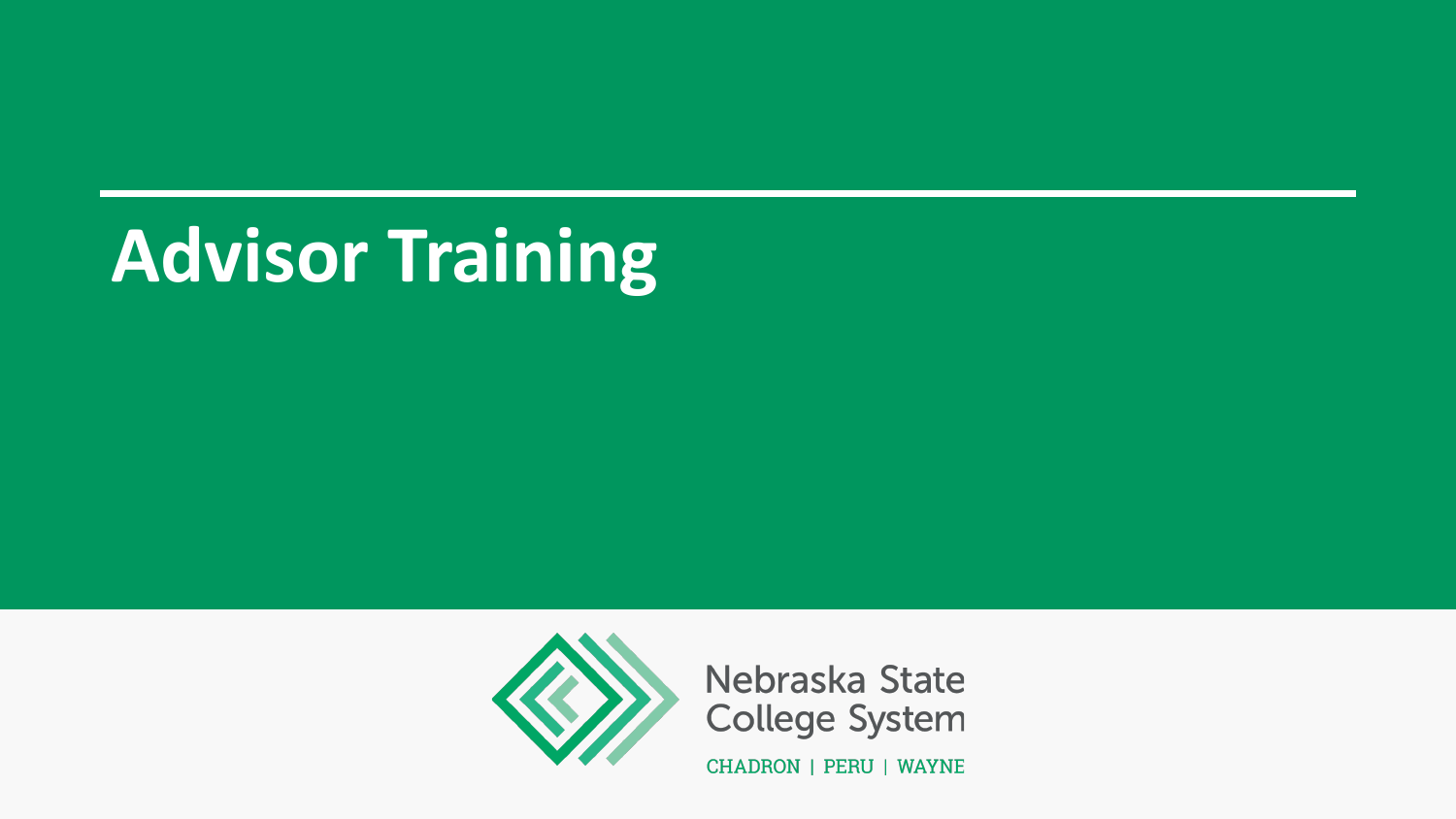

#### **Overview**

- Advisor Required
- Role of Advisor
- Live Hearing
- Questioning
- Cross-Examination
- Rape Shield
- Bias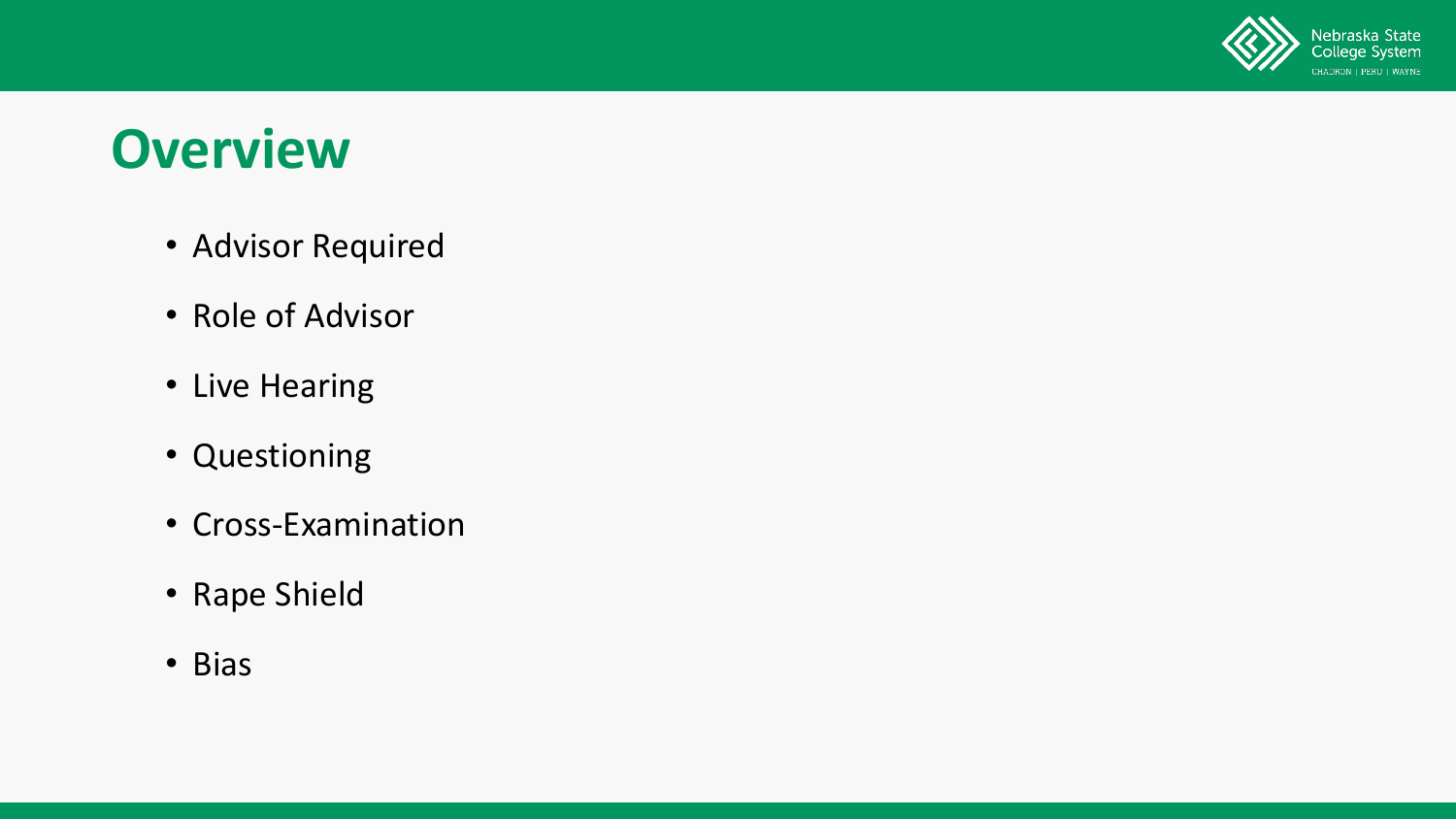

# **Advisor Required**

• Parties may have advisors throughout the process, and must have them at the hearing.

- Parties may select their Advisor.

- If a party does not select an advisor of choice, institution must assign an advisor for purposes of the hearing. 34 CFR § 106.45(b)(6)(i).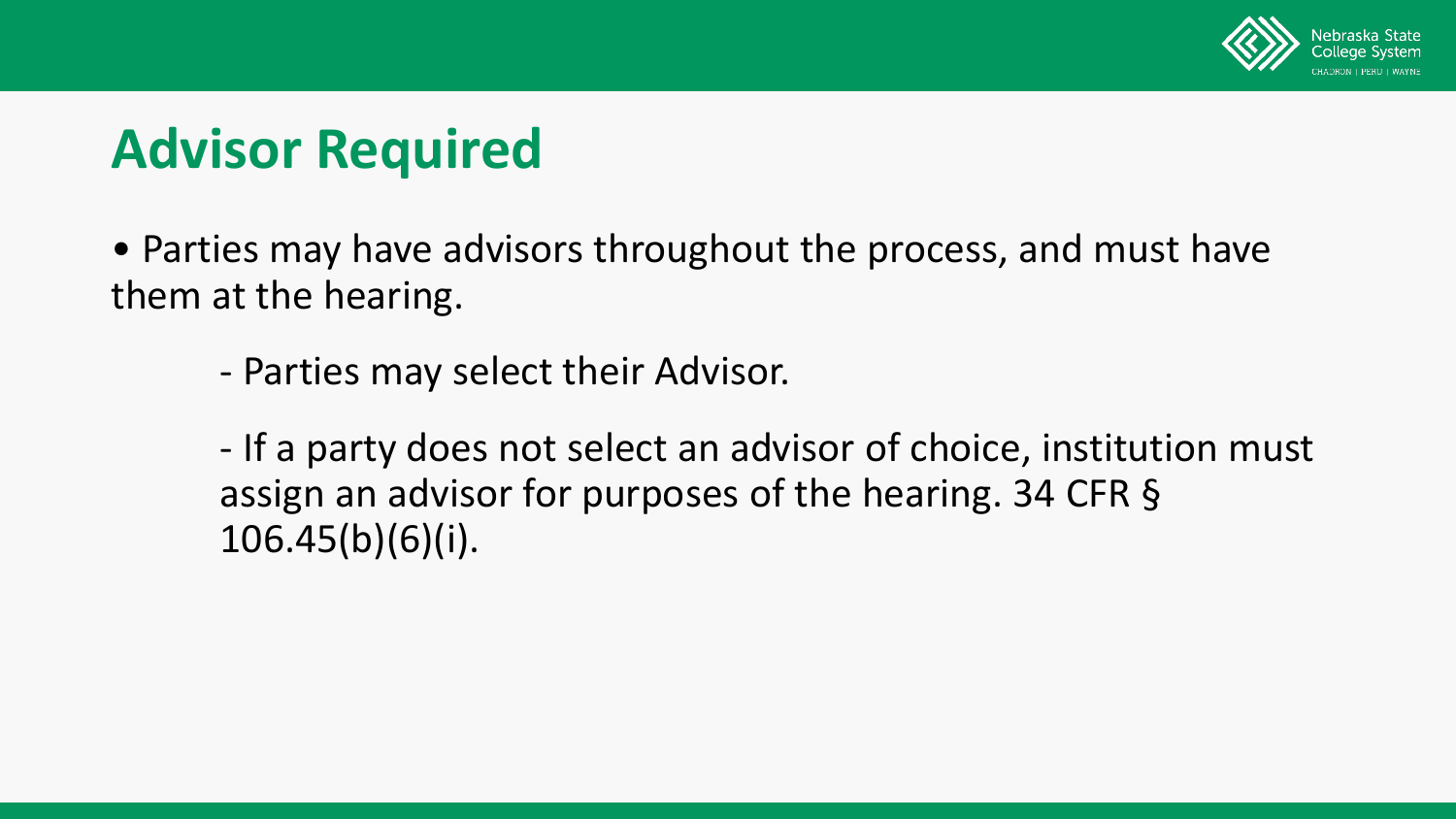

• Advisor must conduct cross-examination on behalf of party. § 106.45(b)(6)(i).

- Whether advisors also may conduct direct examination is left institution's discretion, but any rule to this effect must apply equally to both parties. 85 FR 30342.

- Cross must be conducted directly, orally, and in real time by the party's advisor and never by a party personally. § 106.45(b)(6)(i).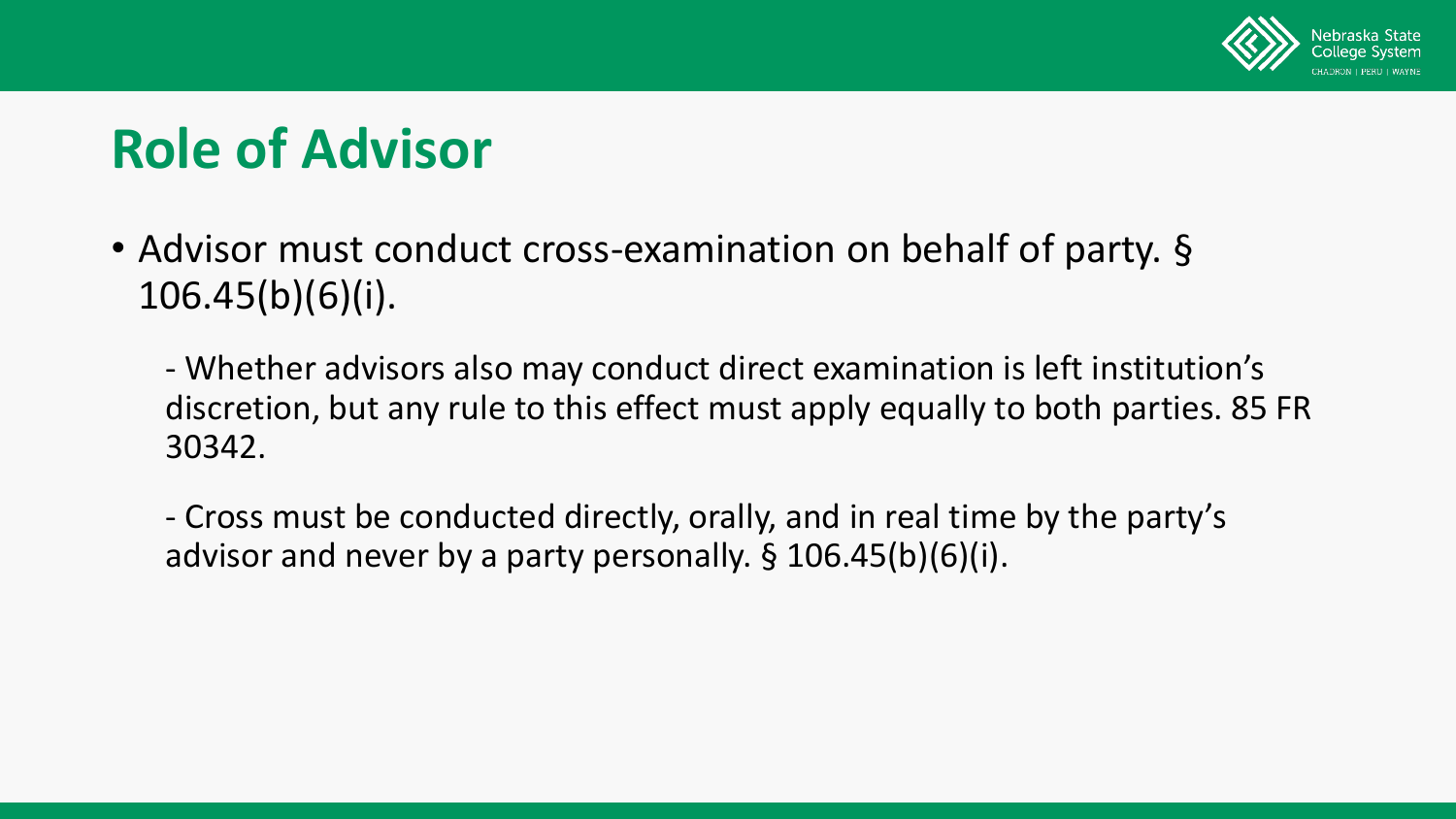

- Advisor may serve as proxy for party, advocate for party, or neutrally relay party's desired questions. 85 FR 30340.
- Whether a party views an advisor of choice as 'representing' the party during a live hearing or not, [§ 106.45(b)(6)(i)] only requires recipients to permit advisor participation on the party's behalf to conduct cross-examination; not to 'represent' the party at the live hearing." 85 CFR 30342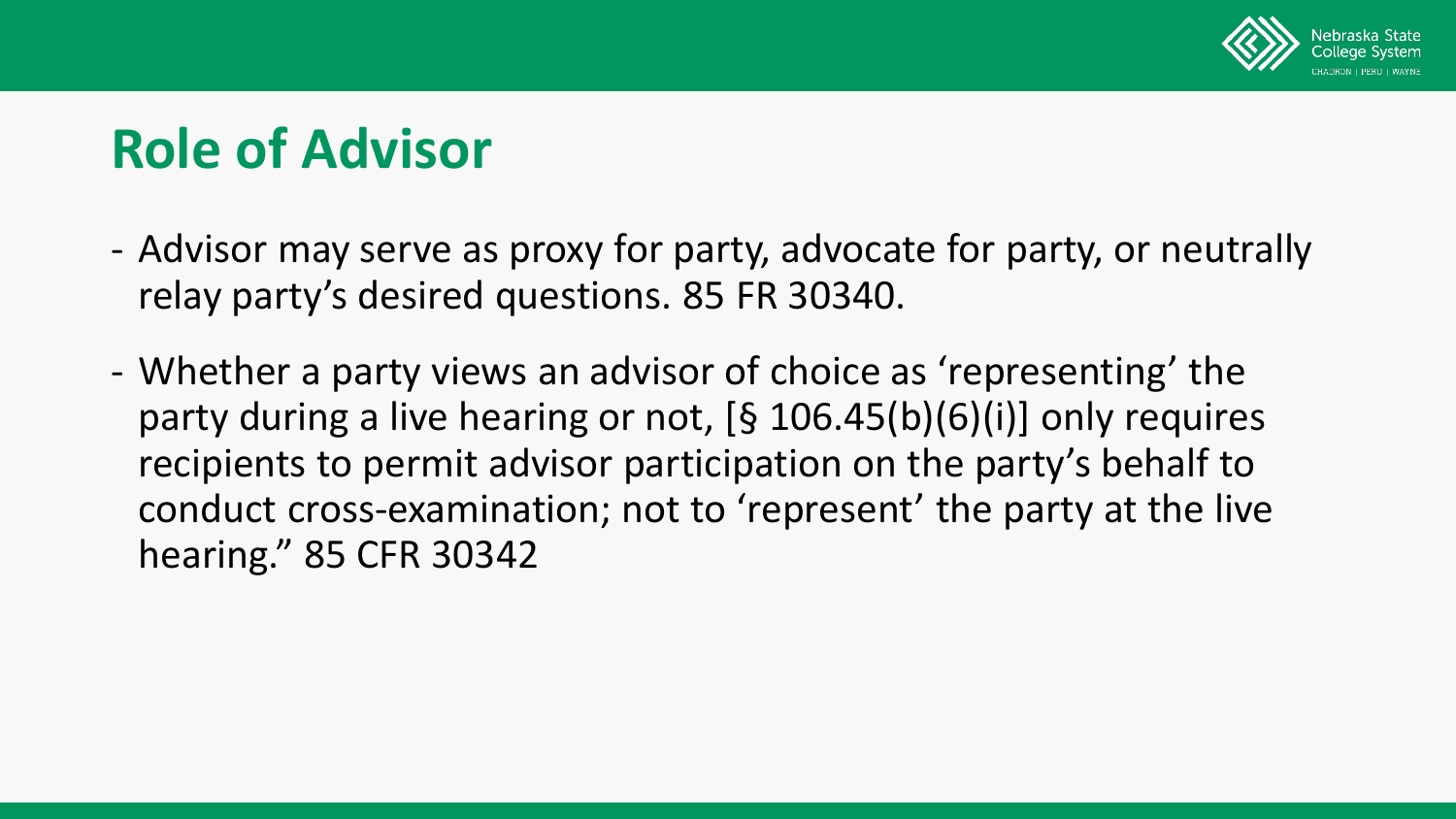

- Cross "on behalf of that party" is satisfied where the advisor poses questions on a party's behalf. 85 FR 30340.
- Regulations impose no more obligation on advisors than relaying a party's questions to the other parties or witnesses. 85 FR 30341.
- Assigned advisors are not required to assume that the party's version of events is accurate, but still must conduct cross-examination on behalf of the party. 85 FR 30341.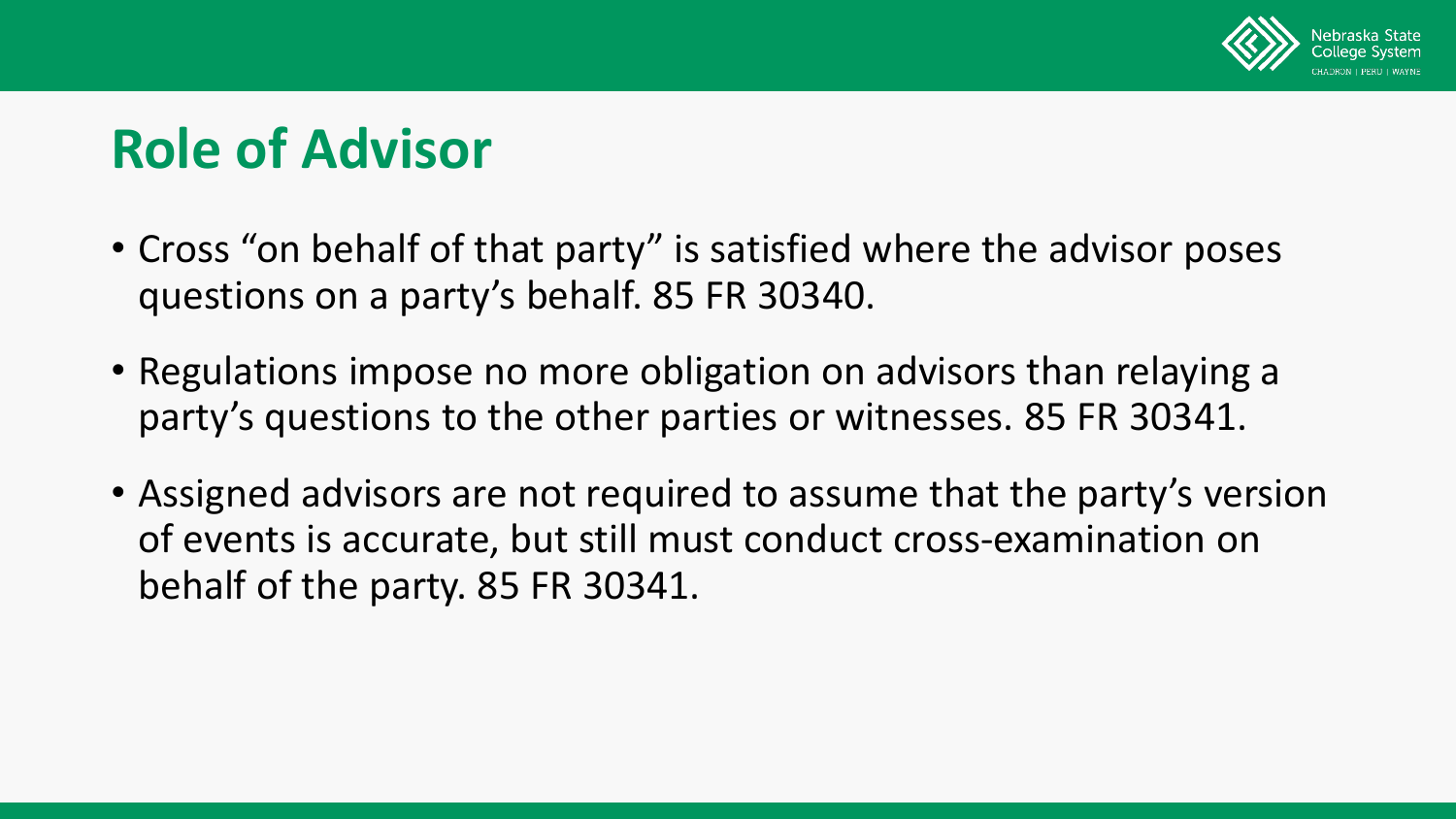

• Assigned advisors are not required to assume that the party's version of events is accurate, but still must conduct cross-examination on behalf of the party. 85 FR 30341.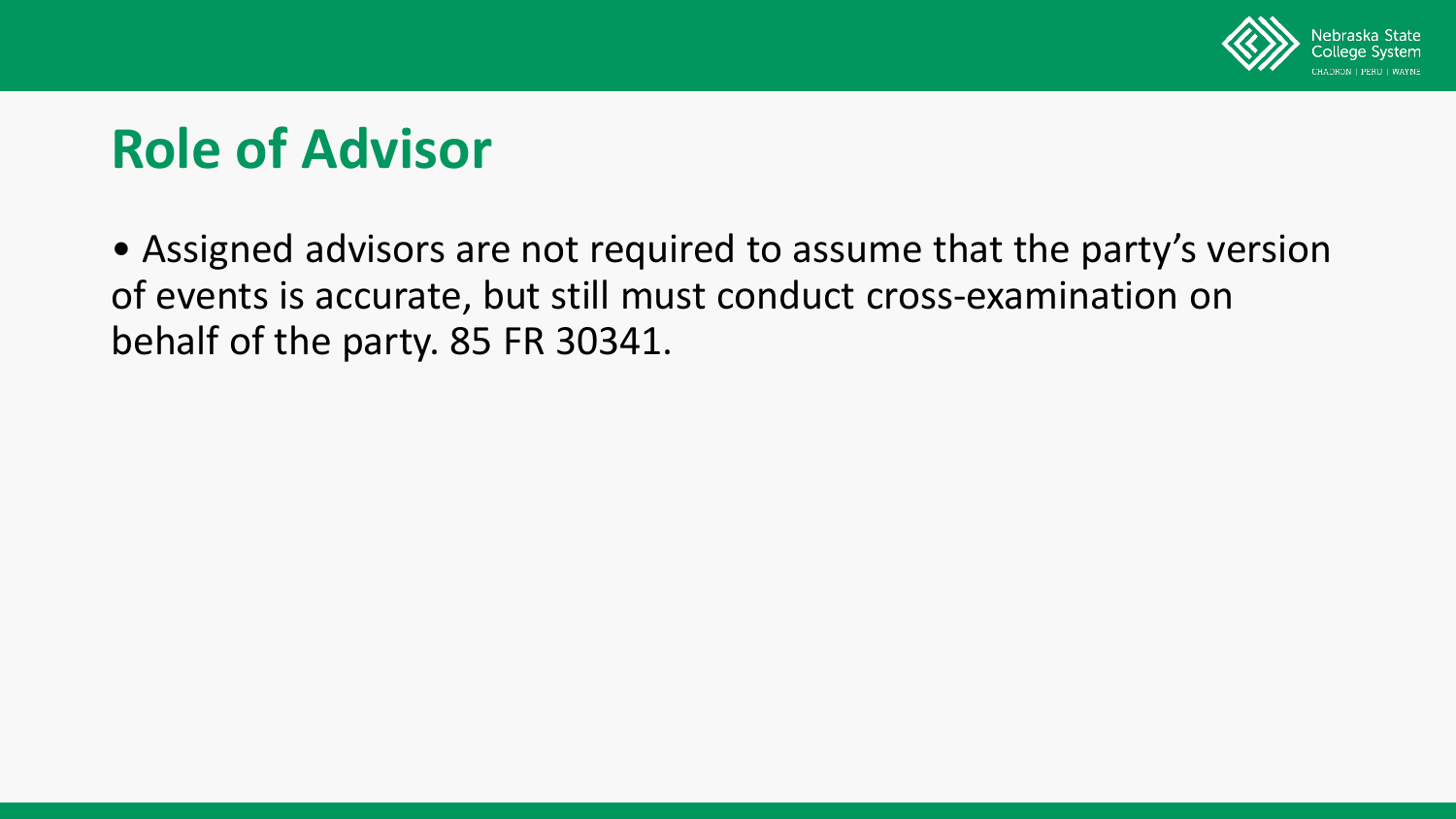

# **Live Hearing**

• Party cannot "fire" an assigned advisor during the hearing. 85 FR 30342.

• If assigned advisor refuses to conduct cross on party's behalf, then institution is obligated to: 1) Counsel current advisor to perform role; or 2) Assign a new advisor. Id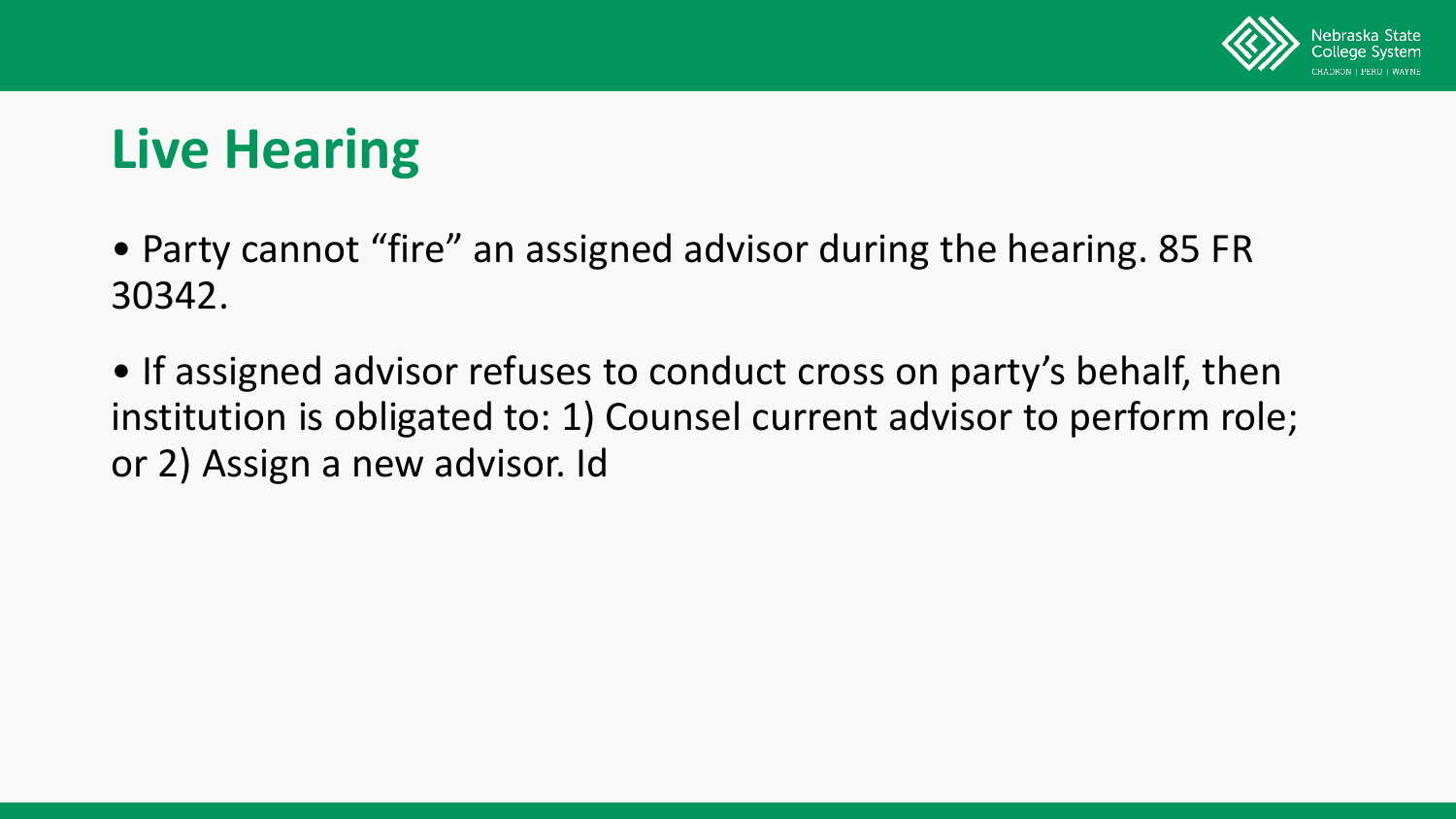

# **Live Hearing**

• Party cannot "fire" an assigned advisor during the hearing. 85 FR 30342.

• If assigned advisor refuses to conduct cross on party's behalf, then institution is obligated to: 1) Counsel current advisor to perform role; or 2) Assign a new advisor. Id

• If a party refuses to work with an assigned advisor who is willing to conduct cross on the party's behalf, then that party has waived right to conduct cross examination. 85 FR 30342.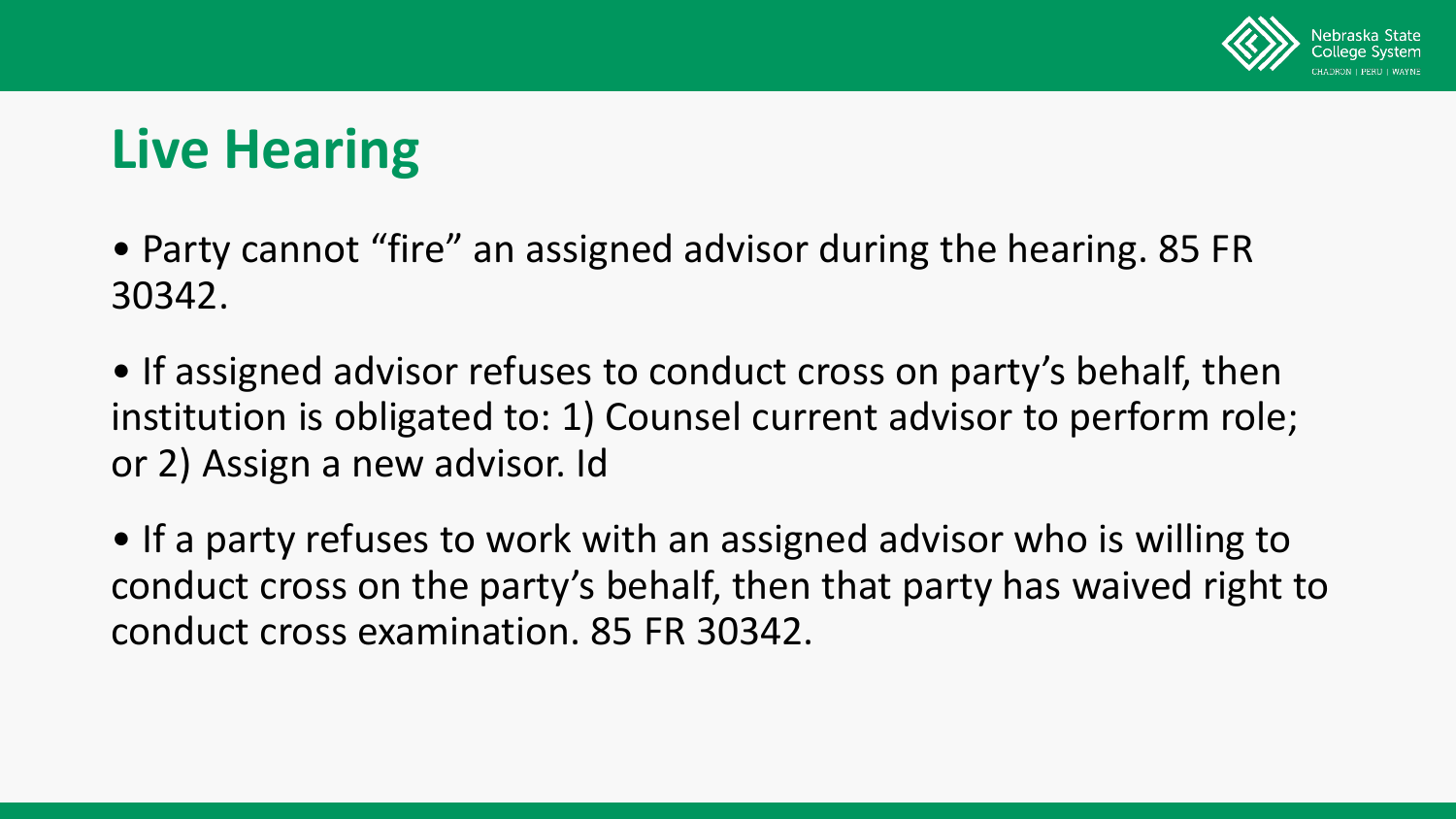

# **Questioning**

• Questions asked must be relevant = "Ordinary meaning of relevance." 85 FR 30247, n. 1012.

• Decision-maker determines whether question is relevant , And must explain its reasoning if a question is deemed not relevant. 85 FR 30343.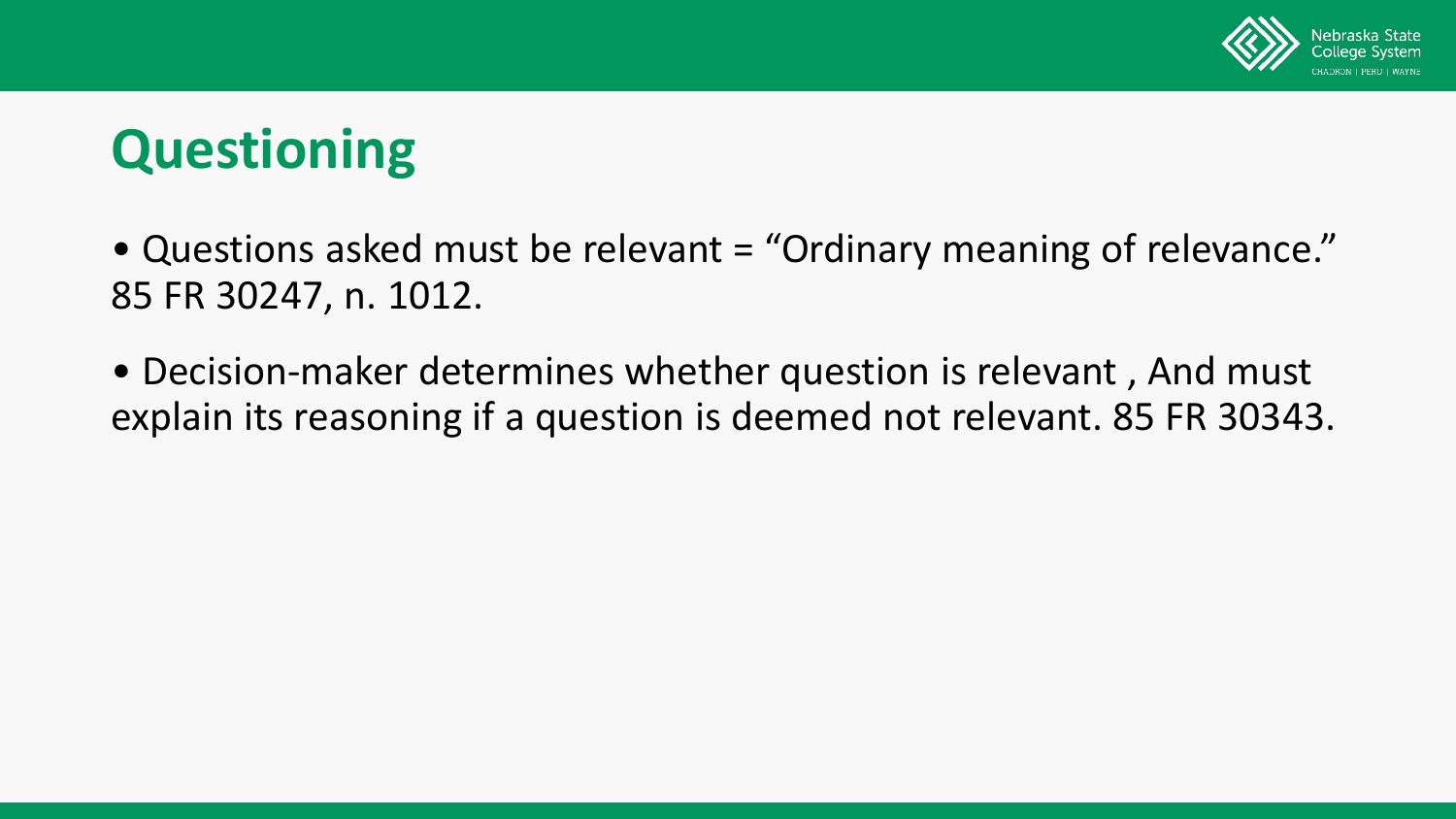

# **Questioning**

- Step 1-Question: Advisor asks the question.
- Step 2-Ruling: Decision-maker determines whether question is relevant.

If not relevant, decision-maker must explain reasoning to exclude question.

• If relevant, Step 3: Question must be answered.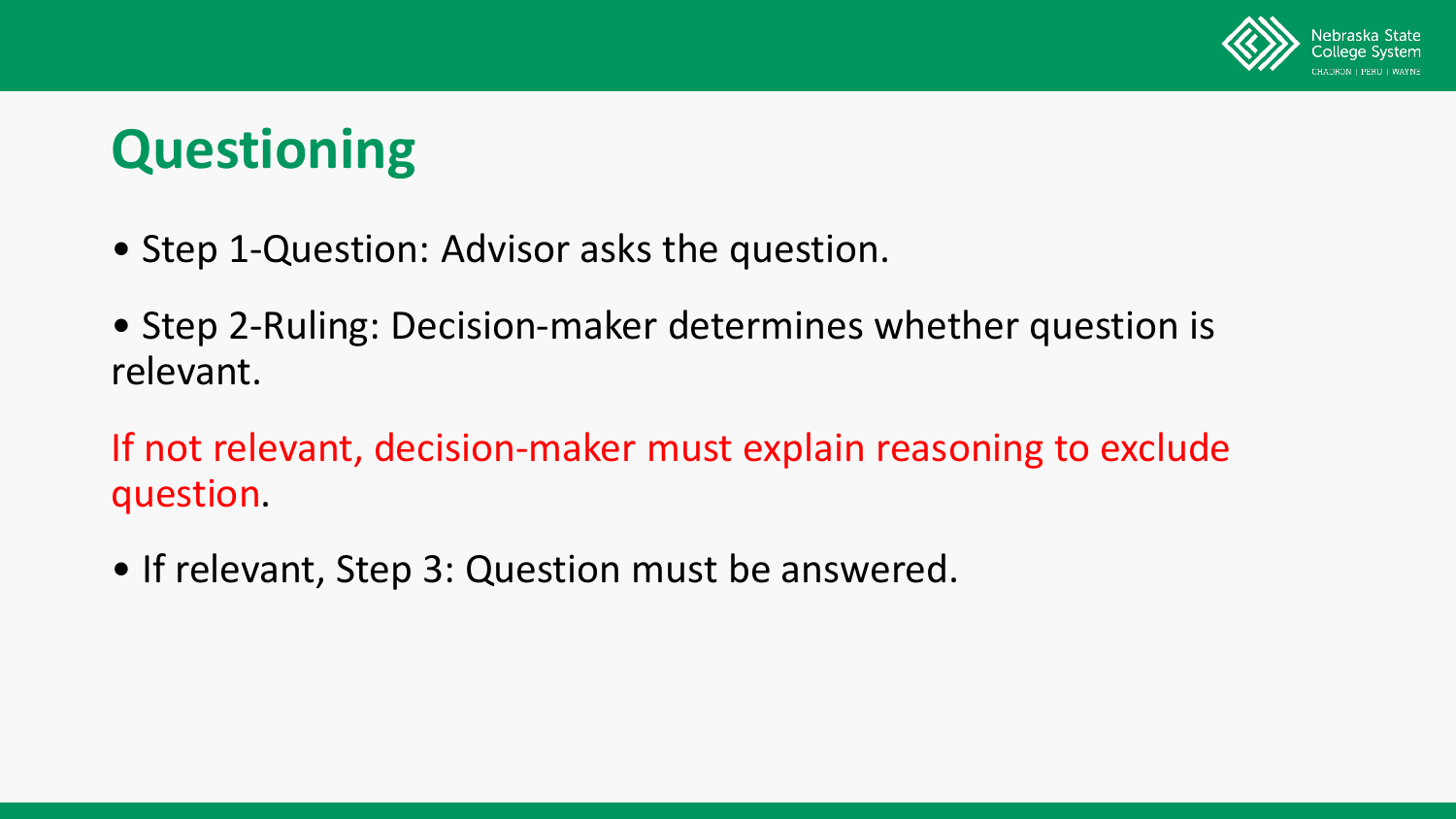

## **Cross-Examination**

• Cross-examination: Advisor asks other party and witnesses relevant questions and follow-up questions, including those challenging credibility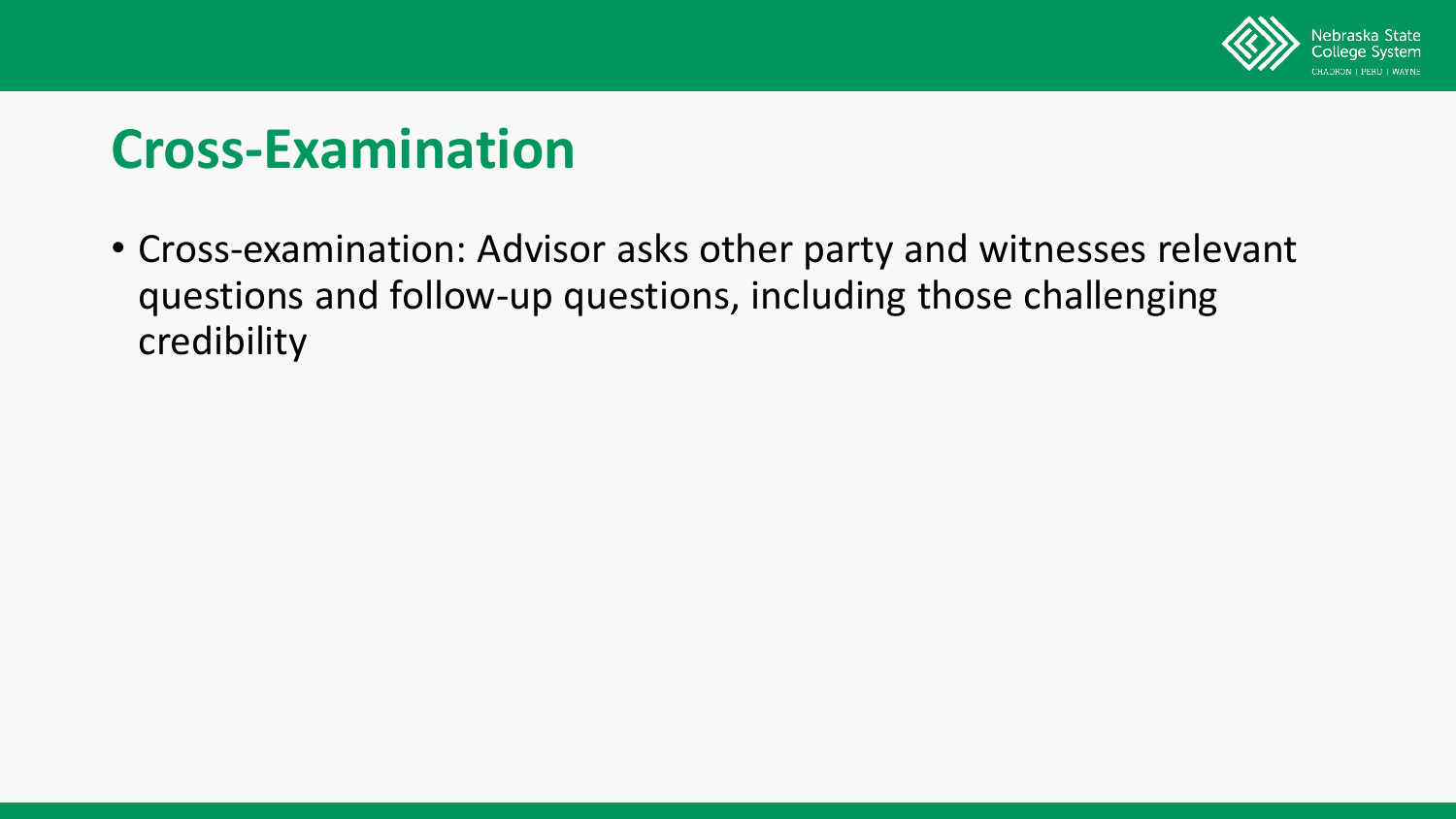

## **Cross-Examination**

• Decision-maker must permit each party's advisor to conduct crossexamination of the other party and all witnesses

• Cross-examination may not be conducted by the parties themselves (only advisors)

• If a party does not have an advisor present at the hearing to conduct cross-examination, the institution must provide an advisor without fee or charge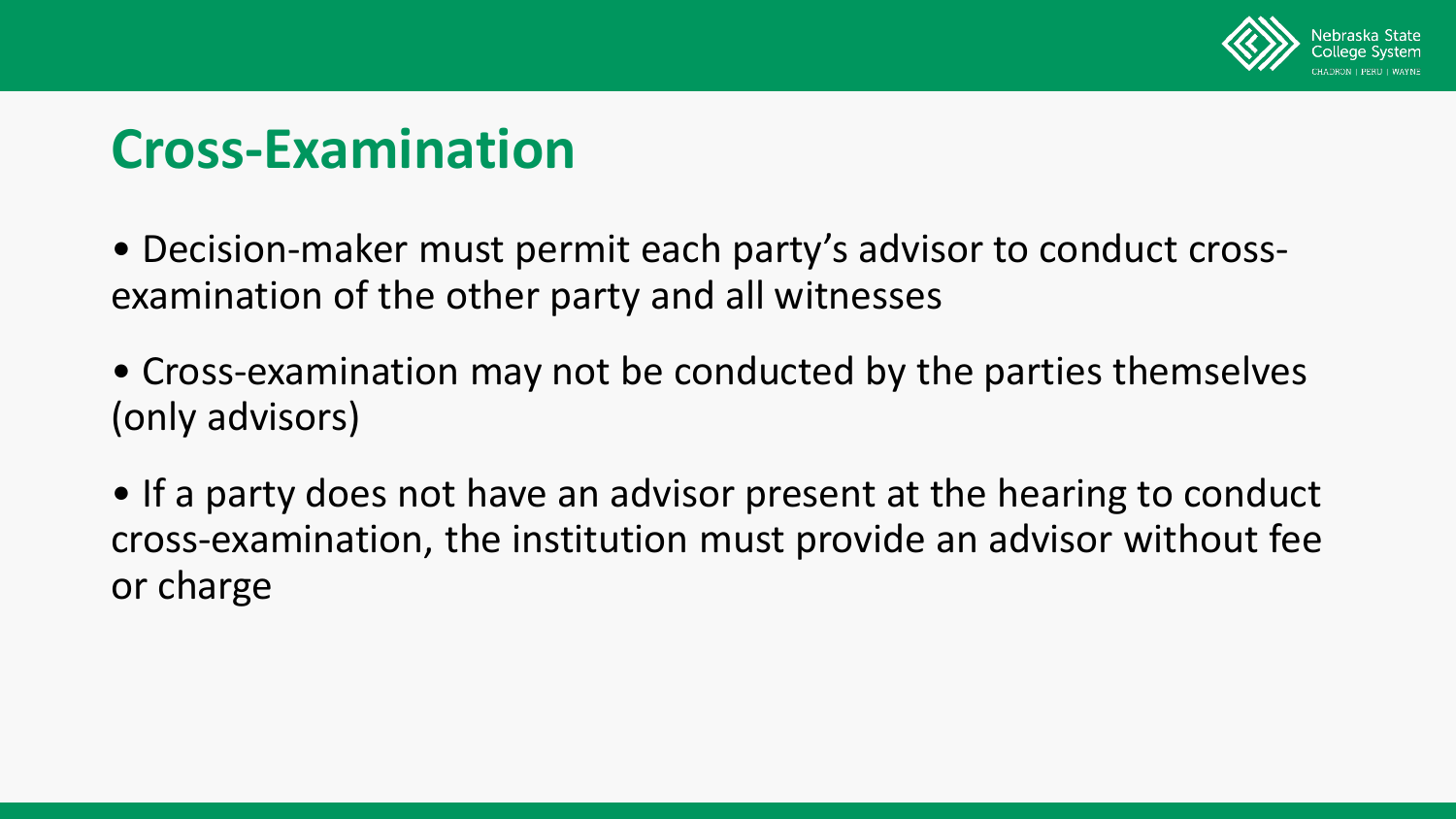

# **Rape Shield Law**

Title IX's rape shield protections relate to a complainant's sexual history and provide that questions and/or evidence about the complainant's sexual predisposition or prior sexual behavior are presumptively not relevant and should not be considered.

However, there are two, narrow exceptions to this rule. Questions and/or evidence about a complainant's sexual predisposition or prior sexual history may be considered when:

- 1. The questions and/or evidence are offered to prove that someone other than<br>the respondent committed the conduct alleged by the complainant; or
- 2. The questions and/or evidence relate to specific incidents of the complainant's prior sexual behavior with respect to the respondent and are offered to prove consent